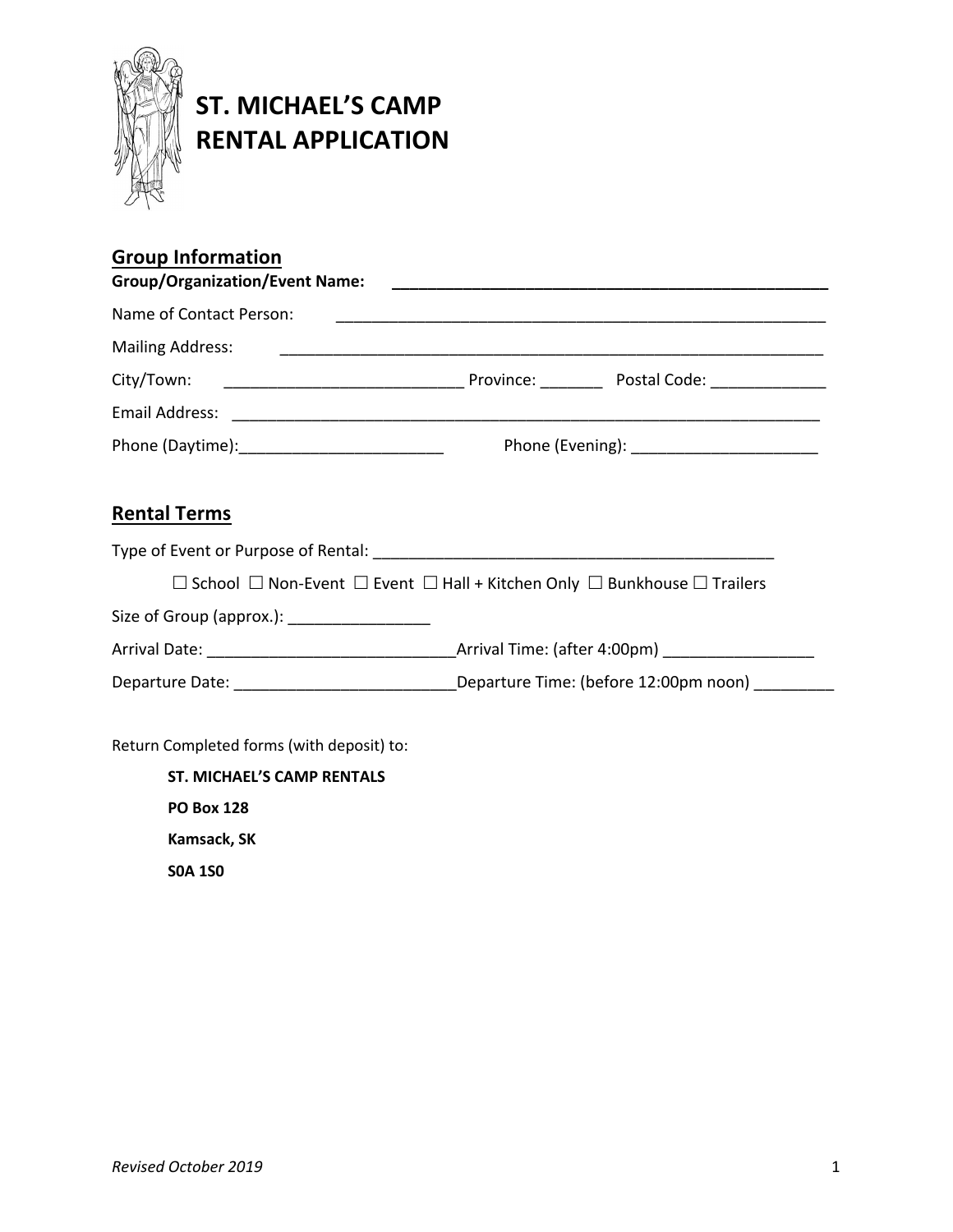

## **ST. MICHAEL'S CAMP RENTAL AGREEMENT**

To confirm your reservation, please return the completed Rental Application From and this Rental Agreement Form along with the damage/cancellation deposit of \$250.00 to the address below, make cheques payable to "*St. Michael's Ukrainian Catholic Church Camp Inc.*" Should the reservation be cancelled, this deposit will be deemed as non-fundable. However, upon successful rental it will be returned to renter after the property is cleaned and being cleared of any damages and/or extra cleaning charges.

Any damages will be applied to the damage/cancellation deposit. Any damage charges above this amount will be invoiced. The additional cost for labor to complete repairs (as a result of any damage to camp property) will be charged to the deposit, or invoiced, at \$50/hour.

You are responsible to carry liability insurance for your group. St. Michael's Ukrainian Catholic Church Camp Inc. is not liable for any illness, accident, or misfortune that may occur during your stay at camp. St. Michael's Camp is not responsible for any lost or stolen personal items. Our staff, volunteers, directors, and the employees of the facilities outside of the camp groups are hereby released from all liability in the event that the above may occur.

I hereby release St. Michael's Ukrainian Catholic Church Camp Inc. from any claims resulting in injury, accident, illness, misfortune, loss and stolen items while at the camp. I understand that by signing this document, I am stating that my insurance covers all of the above for all of my organizations participants. I affirm that all of the information given is correct and accurate. I understand the policies and regulations of St. Michael's Camp and agree to abide by them fully.

I, \_\_\_\_\_\_\_\_\_\_\_\_\_\_\_\_\_\_\_\_\_\_\_\_\_\_\_\_\_\_\_\_\_\_\_\_\_\_\_\_\_\_\_\_\_\_\_\_\_\_\_\_\_\_\_\_ as the Representative of

have read and made our group aware of the policies, expectations and fees as outlined in the St. Michael's Camp Rental Manual with regard to the rental of the St. Michael's Camp facilities. We agree to use the camp facilities within the parameters of the expectations, policies and fees as outlined in the attached document and agree to all terms as detailed.

Signature of Representative **Date** Date

St. Michael's Ukrainian Catholic Church Camp Inc. will contact you within two weeks of receipt of this document to confirm rental details.

\_\_\_\_\_\_\_\_\_\_\_\_\_\_\_\_\_\_\_\_\_\_\_\_\_\_\_\_\_\_\_\_\_\_\_\_\_\_\_\_\_\_ \_\_\_\_\_\_\_\_\_\_\_\_\_\_\_\_\_\_\_\_\_\_\_\_\_\_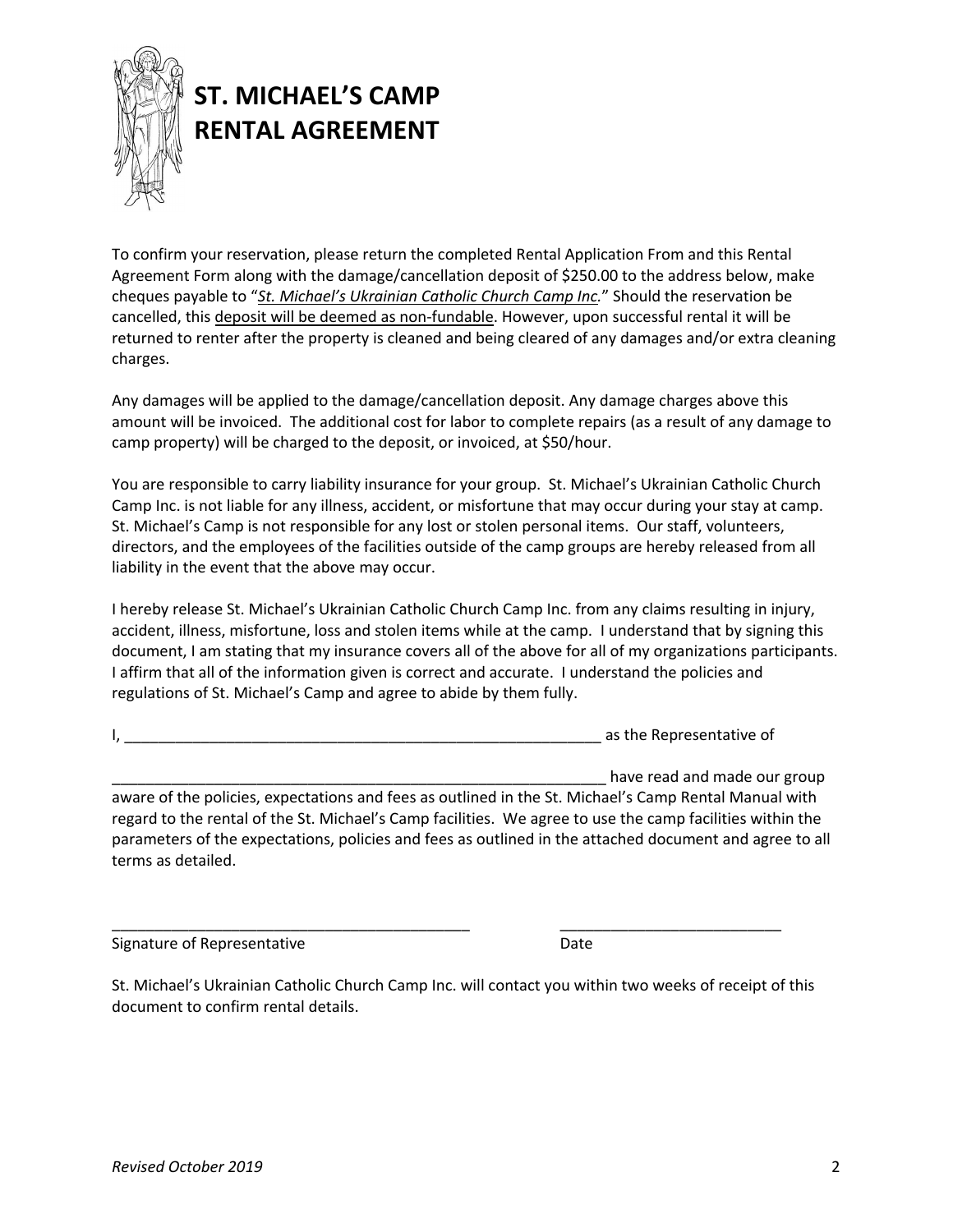# **St. Michael's Camp RATE SCHEDULE**

**(Check ALL those which apply to this rental application)**

- **SCHOOLS**
	- o **\$350**/24hr period. Includes kitchen and hall. Suites are **\$50**/night and bunkhouse **\$10**/pp/night.
	- **NON-EVENT RENTAL**
		- o **\$125**/night/suite. NO ACCESS to kitchen or hall.
	- **EVENT RENTAL (Weddings, Reunions, Family Gatherings, Dances, etc.)**
		- o **\$700**/day for kitchen and hall. **\$100**/night/suite.
		- o 3<sup>rd</sup> Party Liability Insurance Form must be completed and submitted to Provincial Park Office
		- $\circ$  Proof (copy) of 3<sup>rd</sup> Party Insurance.

#### • **FULL PACKAGE RATE (full run-of-house)**

- o **\$3725** for 3 nights of FULL ACCESS to complete facilities: including kitchen, hall and rooms.
- **HALL + KITCHEN (ONLY)**
	- o **\$700**/day. NO ACCESS to suites.
- **BUNK HOUSE (Common dorm building)**
	- o **\$10**/per person per night. This includes access to bathrooms and showers in main building.

#### • **TRAILER-CAMPER**

- o **\$50**/trailer/night. This includes access to bathrooms and showers in main building. NOTE: there will be NO electricity or water hookups permitted!
- o Trailers must be parked in designated area, with advance permission.
- o **Daily Park Provincial Park fee** for trailer/camper required (to be paid at park office).
- **ADITTIONAL FEES** (which may be applicable)
- **Cleaning Fee**
	- o **\$125** for ALL RENTALS (this includes up to 4hrs of cleaning). Additional charge of **\$25**/hr for each hour above the basic cleaning fee.
- **Boat Rental**
	- o **\$25**/day for canoes, kayaks, and paddle boards.
- **Water Hauling Fee (during winter: Oct through to the park opening)**
	- o **\$100**/rental to truck in water during the winter months.
- **Sewage/Septic Fee**
	- o **\$0.10**/gallon to haul septic waste, if required.
- **Event 3rd Party Insurance (at your own expense)**
	- $\circ$  3<sup>rd</sup> Party Liability Insurance must be acquired on your own from a broker, with proof of policy supplied to St. Michael's Camp and the Provincial Park Office (and their forms to be completed).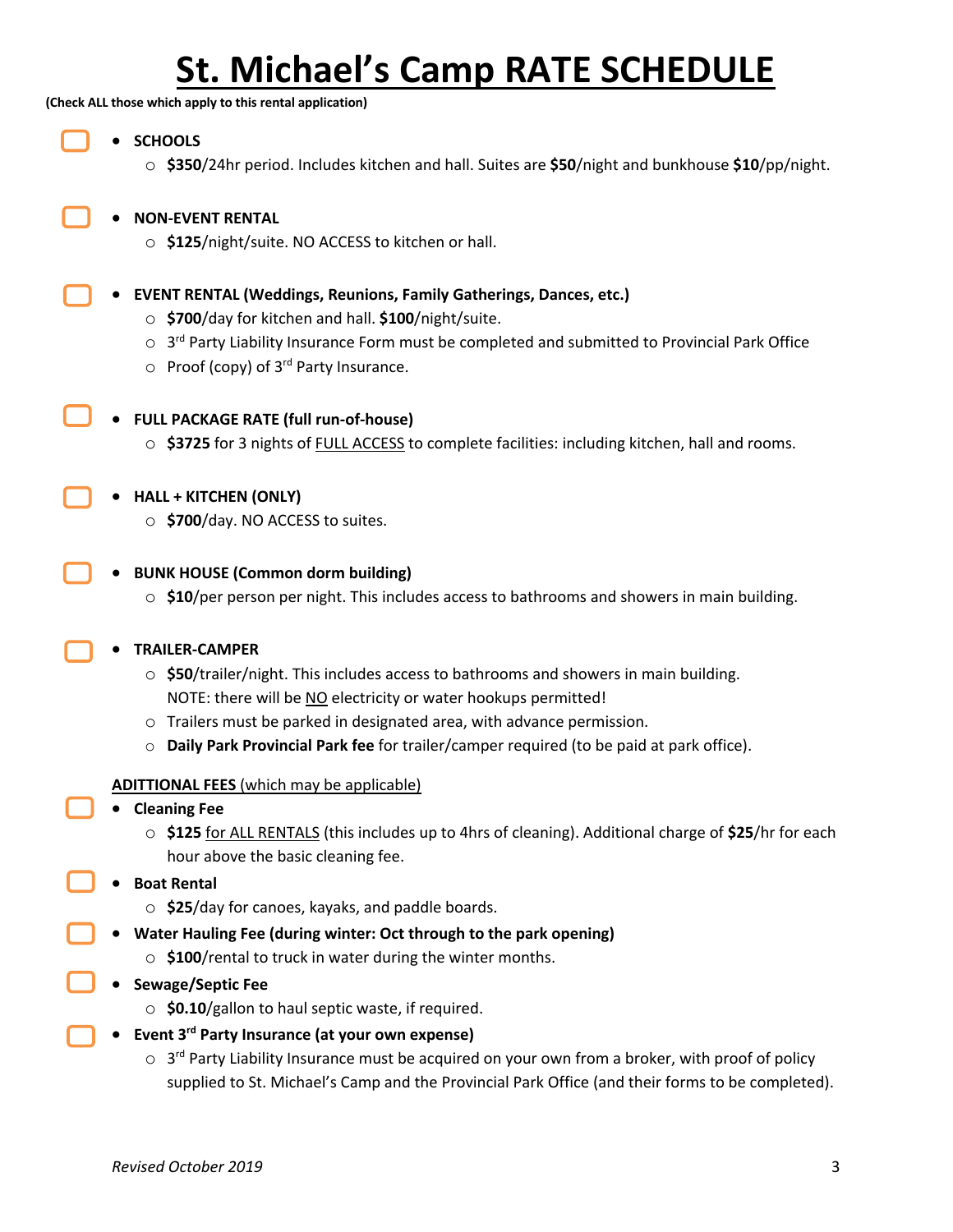# **METHOD OF PAYMENT**

### **DAMAGE/CANCELLATION DEPOSIT: \$250.00**

**This is required from EVERY rental application to be secured.** This deposit can be paid by cash, cheque, eTransfer, or money order. This will be NON-REFUNDABLE for any cancellations. The deposit will be returned within 2 weeks to renter, less any damages or additional cleaning fees, after the cleaning has been completed.

### **Method of Payment:**

|            | $\Box$ Cash                                     |                     |                        |              |                                                          |
|------------|-------------------------------------------------|---------------------|------------------------|--------------|----------------------------------------------------------|
|            |                                                 |                     |                        |              |                                                          |
|            | $\Box$ Certified Cheque or Money Order          |                     |                        |              |                                                          |
|            | $\Box$ eTransfer                                |                     |                        |              |                                                          |
|            |                                                 |                     |                        |              | Sent from email:<br>Sent from email:<br>Sent from email: |
|            | Kitchen & Dining Hall x _____ days @ \$____/day |                     |                        | $=$ \$       |                                                          |
|            | Hotel Room #1 $x$ _____ days @ \$____/night     |                     |                        | $=$ \$       |                                                          |
|            | Hotel Room #2 $x$ days $\omega$ \$ /night       |                     |                        |              |                                                          |
|            | Hotel Room #3 $x$ _____ days @ \$____/night     |                     |                        |              | = \$ (Room #3 Fully Accessible)                          |
|            | Hotel Room #4 $x$ _____ days @ \$____/night     |                     |                        | $=$ \$       |                                                          |
|            | Hotel Room #5 $x$ _____ days @ \$____/night     |                     |                        | $=$ \$       |                                                          |
|            | Hotel Room #6 $x$ _____ days @ \$____/night     |                     |                        |              |                                                          |
|            | Hotel Room #7 $x$ _____ days @ \$____/night     |                     |                        | $=$ \$       |                                                          |
|            | Hotel Room #8 $x$ _____ days @ \$____/night     |                     |                        | $=$ \$       |                                                          |
|            | Hotel Room #9 $x$ _____ days @ \$____/night     |                     |                        | $=$ \$       |                                                          |
|            | Hotel Room #10x _____ days $@$ \$___/night      |                     |                        |              |                                                          |
|            | Hotel Room #11x _____ days $@$ \$____/night     |                     |                        | $=$ \$       | (Room #11 has extra bunk bed)                            |
|            | <b>Mandatory Cleaning Fee:</b>                  |                     |                        | $=$ \$125.00 |                                                          |
|            |                                                 | Extra hours @25/hr  |                        | $=$ \$       |                                                          |
|            | Canoe/Kayak Rental @\$25 each/day               |                     |                        | $=$ \$       |                                                          |
|            | Water Fee (Oct – park opening) @\$100           |                     |                        | $=$ \$       |                                                          |
|            | Sewage Fee                                      | $\omega$ \$0.10/gal |                        | $=$ \$       |                                                          |
|            | <b>TOTAL:</b>                                   |                     |                        | $=$ \$       |                                                          |
|            |                                                 |                     | <b>OFFICE USE ONLY</b> |              |                                                          |
|            | <b>Date Received:</b>                           |                     |                        |              |                                                          |
|            |                                                 |                     |                        |              |                                                          |
|            | <b>Amount Received:</b>                         |                     |                        |              | Payment Method: __________                               |
|            |                                                 |                     |                        |              |                                                          |
| Signature: |                                                 |                     |                        |              |                                                          |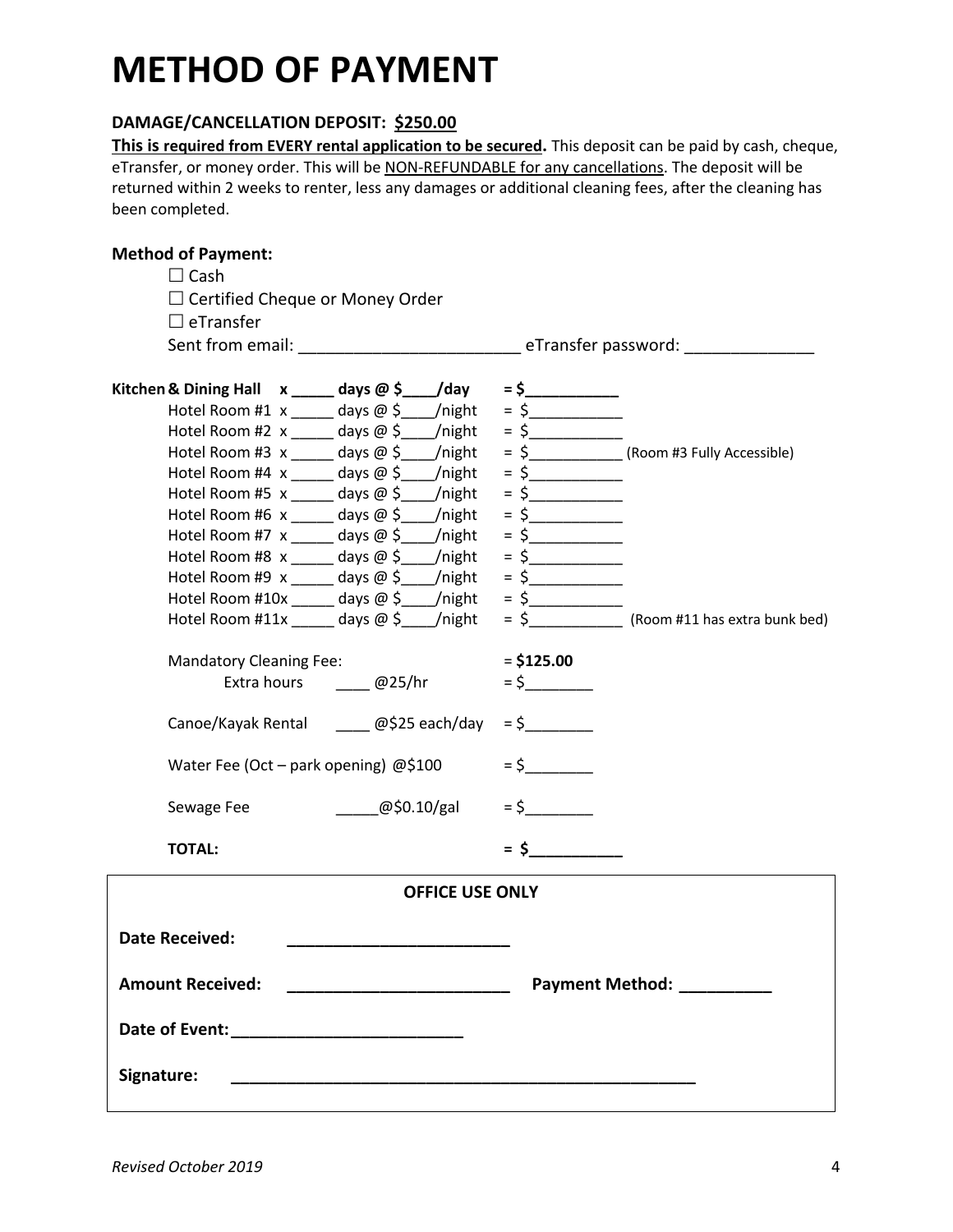

# Rental Manual and Policies St. Michael's Camp

Box 128 Kamsack, Saskatchewan S0A 1S0 Email: stmichaelscamp@sasktel.com Website: www.stmichaelscamp.com Facebook Page: www.facebook.com/campstmichaels

### **SITE AND BUILDING INFORMATION**

St. Michael's Camp is located along the beautiful shores of the Benito Subdivision at Madge Lake in the Duck Mountain Provincial Park, in eastern Saskatchewan. The camp is situated 20 minutes east of Kamsack, 1.5 hours north east of Yorkton, 3.5 hours north east of Regina and 4 hours east of Saskatoon. The new facilities at St. Michael's Camp will provide state of the art amenities suited for school groups, retreats, conferences, outdoor education, workshops and leadership training, family reunions and weddings.

Our central building which includes the dining hall, kitchen, bathrooms and 11 hotel rooms was constructed in 2016. Its spacious design will suit the needs of any group large or small! The dining hall will accommodate 225 people and is equipped with rectangular tables and chairs. The dining hall also includes the washrooms with showers. The modern kitchen facilities have all you will need host any event! The kitchen is equipped with a microwave, walk in cooler, 2 stand-alone coolers, 2 upright freezers, gas griddle, gas range, electric range as well as kitchenware, tableware and utensils for the use of renters. The dining hall is home to a small stage as well as a sound system that can be utilized by the renter.

There are 10 hotel rooms each fully furnished with a private bathroom. Each room will sleep 5 people. Please bring your own bedding for your stay. In addition, there is 1 fully accessible room with a hide-a-bed couch (queen size) and a double bed.

We have two summer buildings that are furnished with bunk bed frames and mattresses. The buildings are typically utilized for large groups (ex: school groups and summer camps) but could also be used to accommodate families or small groups.

We have the beautiful Holy Eucharist Catholic Church, which was moved from Pelly, Saskatchewan to its new home at St. Michael's Camp in 2007. The wooden pews are stacked with Ukrainian Catholic Liturgical Books as well as Hymn Books to be used for any services held.

We have a private dock which can be used to enter the water on a canoe or kayak, however the shallow, treed area is not suitable for boat launching or swimming.

We have 3 canoes along with kayaks and paddleboards that can be rented by groups using the facility. We also have an asphalt surfaced, enclosed tennis court for recreational use. In the centre of camp is a fire pit area that can be used by rental groups. Firewood will be provided.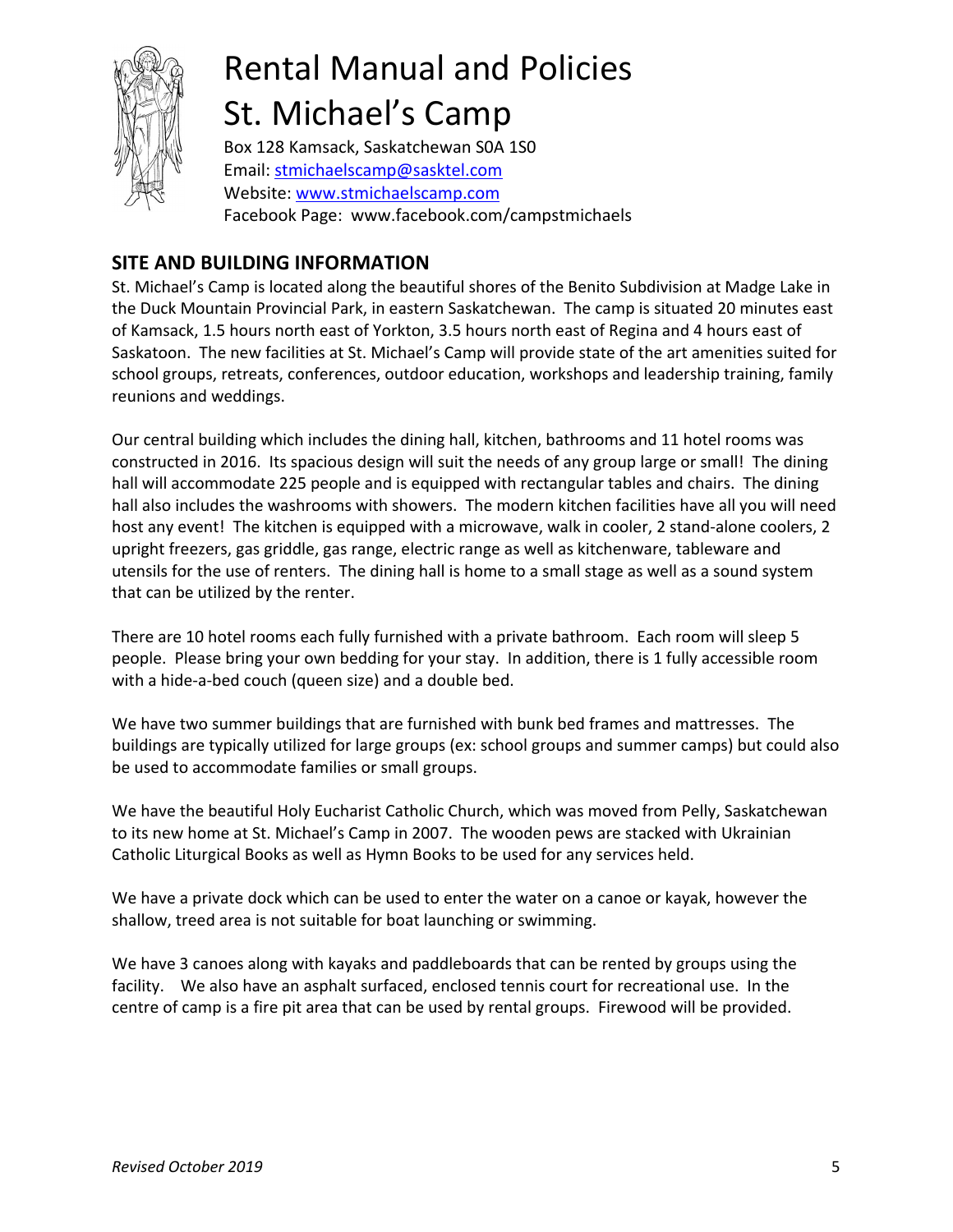#### **BASIC RENTAL RATES**

Rental rates are based on one rental day being one overnight. Please see Rate Schedule **\*\*\*All prices subject to change without notice.** \*\*\*

#### **HOLY EUCHARIST CATHOLIC CHUCH**

The Holy Eucharist Catholic Church is situated at St. Michael's Camp, however for permission to use the church please contact:

Ukrainian Catholic Eparchy of Saskatoon: Rev. Fr. Warren Dungen 306-590-7900 or wdungen@gmail.com

Roman Catholic Archdiocese of Regina: Rev. Fr. Franklin Emereuwa 306-542-2240

Available summer recreation in the Duck Mountain Provincial Park include: Mini Golf Course, Madge Lake Golf Resort (18 holes), Madge Lake Riding Stables, Bicycling, Nature Trails, Fishing, Swimming, Boat Launch, Tennis Courts & Interpretive Centre.

Winter Recreation includes snow mobile trails, cross country ski trails, toboggan hill, skating rink and the Duck Mountain Ski Hill.

The Duck Mountain Resort is open all year round. Amenities are open seasonally and must be booked through each agency. See www.saskparks.net for more information.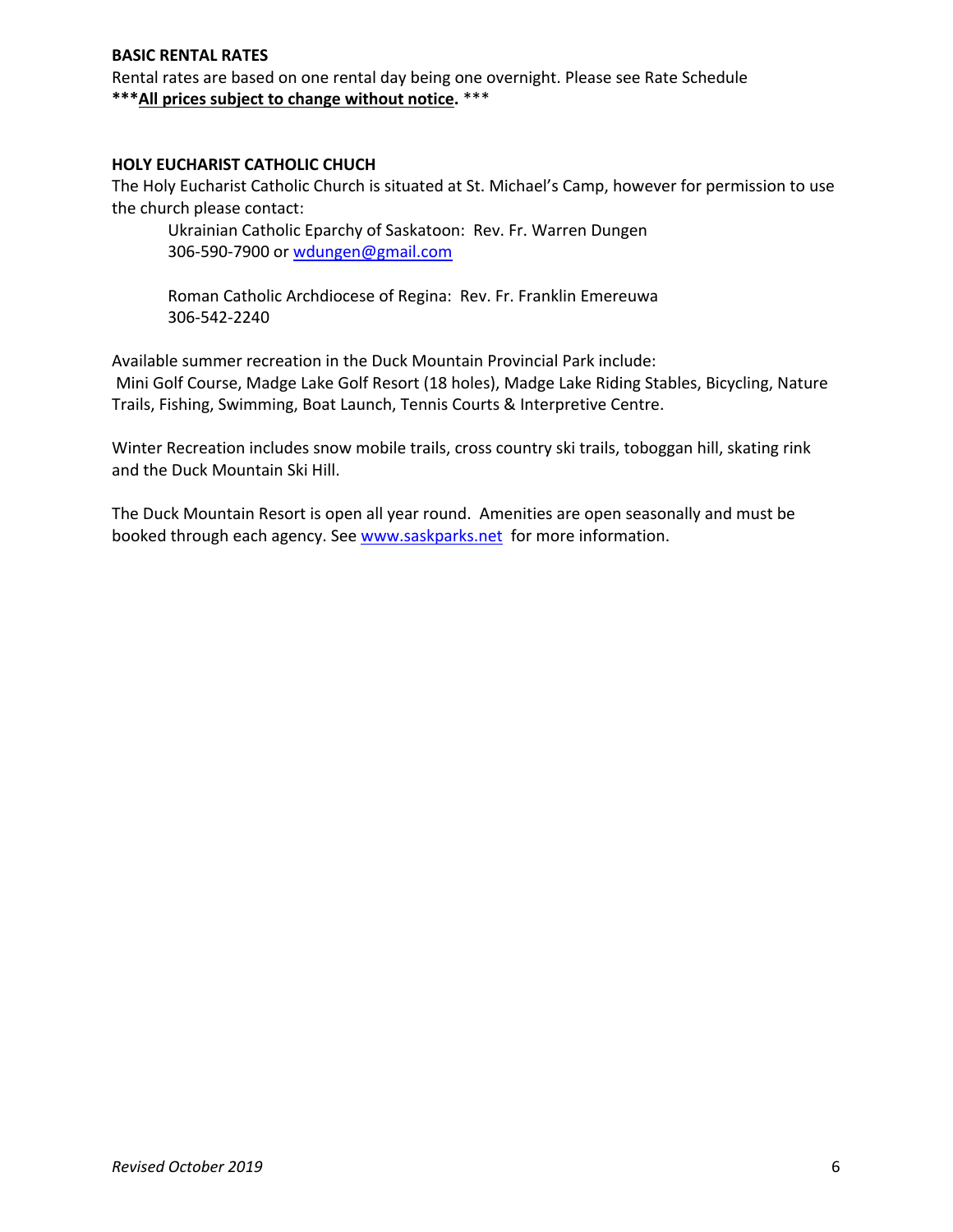## **RENTAL POLICIES**

*Please read this policy section in its entirety, sign acceptance and agreement of the following when submitting your application*

- **1.** Rentals are accepted on a first-come, first served basis and are accepted throughout the year.
- **2.** St. Michael's Ukrainian Catholic Church Camp Inc. is not a commercial enterprise like a getaway resort or hotel. We are a non-profit organization, operated by the St. Michael's Ukrainian Catholic Church Camp Inc. Rental groups must bring their own bedding and clean the facilities when they leave, which helps us to keep the costs minimal for each group.
- **3.** The Damage/Cancellation Deposit must accompany the Rental Reservation Form to confirm your booking. Please submit the deposit promptly to ensure your booking. Your rental dates will confirmed within two weeks of receipt of the application.
- **4.** Renters will be held responsible and billed for damage to any buildings and/or equipment beyond normal wear and tear or any missing items.
- **5.** Renters will supply their own kitchen food supplies and medical supplies. Your group will be provided access to a deep freeze/freezer as well as the walk-in cooler/fridge. These appliances are NEVER to be unplugged at any time!
- **6.** Do not cut or pull-down trees or shrubs. Use the firewood provided, or available for purchase. You will be provided with an initial supply of firewood; if required, additional firewood will be available for purchase. We thank-you for your co-operation in this regard.
- **7.** There is a fire pit provided for your use, please do not dig any additional pits. Fires are to be built in the designated area only and under adult supervision. PLEASE EXTINGUISH ALL FIRES COMPLETELY BEFORE RETIRING OR WHEN NOT IN USE.
- **8.** We ask that you follow local laws regarding smoking; please check with the Caretaker as to the location of the designated smoking area within the camp facility outside.
- **9.** Illegal drugs are not allowed on the St. Michael's Camp Site. If there is suspicion of possession/use of illegal drugs by your group during your rental event, your group will be asked to leave immediately, without a refund. Please note, cannabis usage on St. Michael's Camp property is prohibited.
- **10.** If your group plans to have alcohol on the premises, we ask that you follow the Saskatchewan Liquor and Gaming Laws (including the need for a SK liquor permit). IF, in the opinion of the St. Michael's Camp representative, your group is in violation of any of the laws, your group will be asked to leave (without refund). A copy of the liquor permit must be submitted to us no later than one week prior to the start of the rental date and displayed properly at your event.
- **11.** Please respect the Park's quiet time of 11:00pm. No outside music or noise after this time.
- **12.** Please switch off lights when not in use and be sure to close doors when leaving buildings and return tables and chairs to original placements, unless otherwise instructed.
- **13.** Please respect the natural environment at camp by: 1) not removing or defacing natural growth; 2) leaving the grounds clean and in order. Use of any type of markings, tape, etc. are discouraged or alternately must be removed.
- **14.** Please bring a cell phone with you for your use while at Camp (cellular coverage is available). There is a telephone located in the kitchen of the central building but, is primarily for use of St. Michael's Camp Programs, unless in the case of emergency.
- **15.** If your group is planning to rent the canoes, or other recreational equipment, we ask for your co-operation in the careful handling all of the equipment to avoid unnecessary damage. Any damages would result in additional cost to your group. Lifejackets are required.
- **16.** Your group is responsible to provide supervision for any and all activities while at camp.
- **17.** RV's or trailers are restricted to the designated "un-serviced" area on St. Michael's grounds (and only with advance permission) and limited to a maximum of 6 units. Any "event tents" are strictly prohibited on the premises.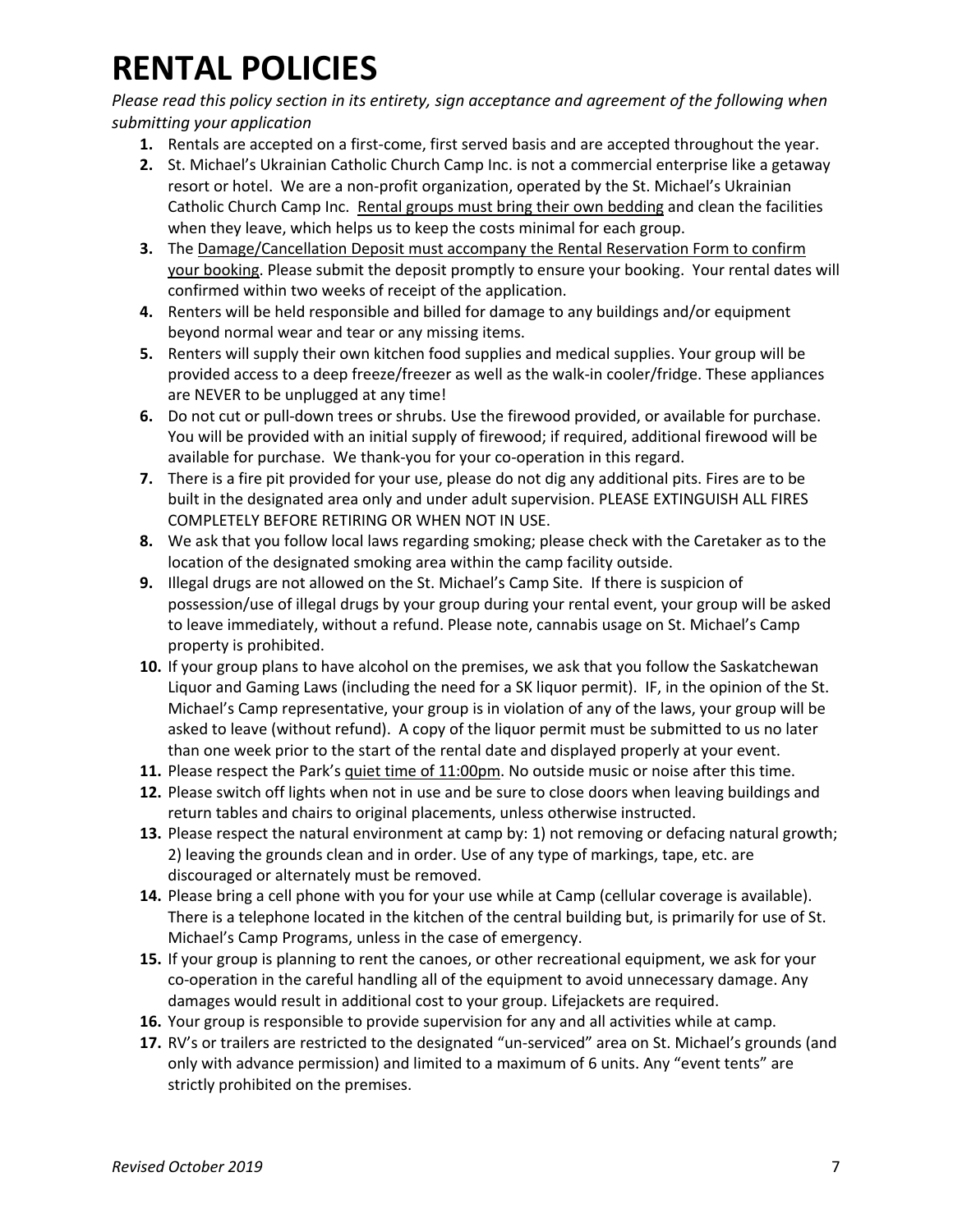- **18.** Please call your St. Michael's representative immediately with any problems that arise with the electrical or plumbing systems. Requests for other staff would be in addition to the rental rates and must be arranged for well in advance.
- **19.** Upon arrival at the camp and prior to your departure, a representative from your group will be asked to accompany a representative of St. Michael's Camp on a quick tour of the area(s) you will be using/used to ensure everything is ready. A checklist will be used to confirm the condition of the area(s) during both tours. It is requested that the same representative be able to do the check-in and check-out.
- **20.** At the closing of your camp, see that all buildings are cleaned and tidy and all garbage removed from each room. More information will be provided once your rental has been confirmed.
- **21.** At the end of your stay, a Rental Information Sheet must be completed with the representative of St. Michael's Camp before your departure, for billing purposes. Payment is due upon departure, following the joint inspection. Should there be any additional cleaning fees, sewage fees, or damage charges, it will be applied to your \$250 damage/cancellation fee. If it exceeds this amount, your group will be billed, and payment is due upon receipt of the invoice.
- **22.** Event rentals must provide sufficient liability insurance for their group; a Comprehensive General Liability Insurance is required covering the liability of the Rental Group for bodily injury and property limit of liability of not less than \$2,000,000.00 for any one accident or occurrence. The Rental Group shall provide a Certificate of Insurance as evidence of the insurance no less than one week prior to the start of the rental. Failure to do so will result in cancellation of the event and loss of the damage/cancellation deposit.
- **23.** Any rental group wishing to rent kitchen facilities must also provide proof of at least one adult having Food Safety Certification.
- **24.** Event rentals must fill out the Ministry of Parks, Culture and Sport Third Party use of Institutional Camps form (provided through the park office).

#### **\*\*We reserve the right to refuse service to groups whose purpose and activities conflict with St. Michael's Camp's purpose and mission statements, which are available upon request\*\***

#### **CAMP CLEAN-UP/BATHROOM/HALL/KITCHEN/GROUNDS/ROOMS & HALLWAYS**

- $\cdot$  All buildings and recreational sites shall be maintained in a clean and safe operating manner
- $\div$  All groups must clean-up before departure and return all tables and chairs to original state
- $\cdot$  Upon departure the following clean-up is required:
	- o Yard and Hall: same way as arrival
	- o Complete Rental Agreement Check-in/Check-out Checklist

#### **EMERGENCY PROCEDURES**

#### MEDICAL EMERGENCY

Guest Groups are required to designate a qualified adult to dispense first aid supplies. First aid supplies are located in the central building (kitchen area & cloak room)

Medical services are located at: Kamsack Union Hospital

341 Stewart Street Kamsack, SK Telephone: 306-542-2635

#### FIRE EMERGENCY

Follow the emergency evacuation procedures for the camp that are posted in all the buildings. There are 5lb fire extinguishers located at every entrance (7 in total). There is also a fire suppression system over the cooking area in the kitchen. Please familiarize yourself with how these things operate. In case of Emergency dial 9-1-1.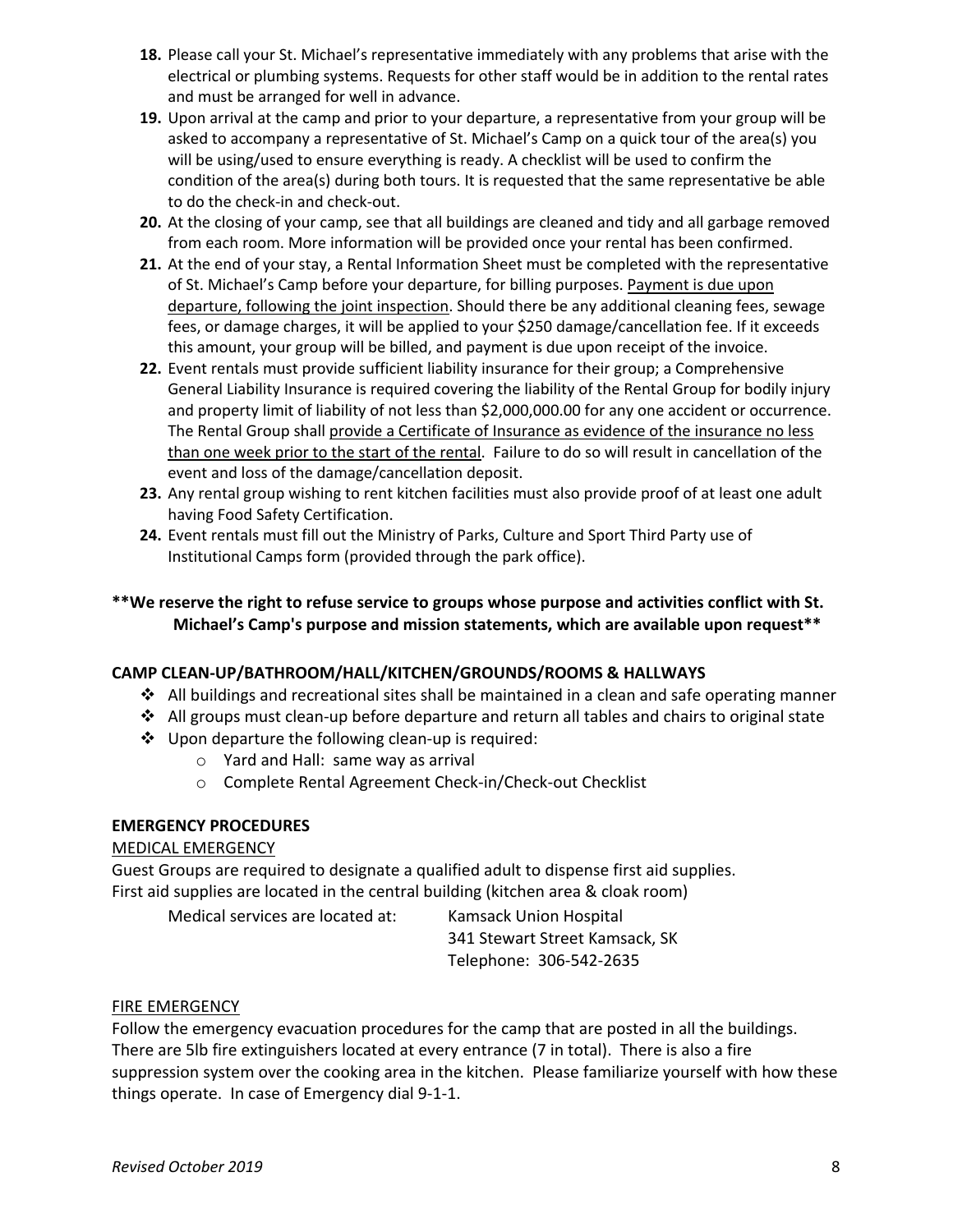## **Rental Agreement Check-in/Check-out Checklist**

| <b>Kitchen</b>             | IN           |        | <b>OUT</b>   |        |
|----------------------------|--------------|--------|--------------|--------|
|                            | <b>UCCCS</b> | Renter | <b>UCCCS</b> | Renter |
| Counters clear & clean     |              |        |              |        |
| Floors swept/mopped        |              |        |              |        |
| Appliances cleaned and off |              |        |              |        |
| Freezer/Cooler clean       |              |        |              |        |
| Garbage/recycling removed  |              |        |              |        |
| Windows closed             |              |        |              |        |

| Dining Hall + Yard             | IN           |        | <b>OUT</b>   |        |
|--------------------------------|--------------|--------|--------------|--------|
|                                | <b>UCCCS</b> | Renter | <b>UCCCS</b> | Renter |
| Tables clear & stacked         |              |        |              |        |
| Floors swept/mopped            |              |        |              |        |
| Chairs stacked                 |              |        |              |        |
| Outside deck cleared and clean |              |        |              |        |
| BBQ covered and gas off        |              |        |              |        |
| Garbage/recycling removed      |              |        |              |        |
| Windows closed                 |              |        |              |        |

| <b>Men's Women's Bathroom</b>     | ΙN           |        | OUT          |        |
|-----------------------------------|--------------|--------|--------------|--------|
|                                   | <b>UCCCS</b> | Renter | <b>UCCCS</b> | Renter |
| Showers clean                     |              |        |              |        |
| Floors swept/mopped               |              |        |              |        |
| Toilets, sinks, countertops clean |              |        |              |        |
| Garbage/recycling removed         |              |        |              |        |

| Room #1                   | IN           |        | <b>OUT</b>   |        |
|---------------------------|--------------|--------|--------------|--------|
|                           | <b>UCCCS</b> | Renter | <b>UCCCS</b> | Renter |
| Garbage removed           |              |        |              |        |
| Floor swept               |              |        |              |        |
| Furniture clean and tidy  |              |        |              |        |
| Windows and blinds closed |              |        |              |        |

| Room #2                   | IN           |        |              | <b>OUT</b> |
|---------------------------|--------------|--------|--------------|------------|
|                           | <b>UCCCS</b> | Renter | <b>UCCCS</b> | Renter     |
| Garbage removed           |              |        |              |            |
| Floor swept               |              |        |              |            |
| Furniture clean and tidy  |              |        |              |            |
| Windows and blinds closed |              |        |              |            |

| Room #3 (fully accessible room) |              |        | <b>OUT</b>   |        |
|---------------------------------|--------------|--------|--------------|--------|
|                                 | <b>UCCCS</b> | Renter | <b>UCCCS</b> | Renter |
| Garbage removed                 |              |        |              |        |
| Floor swept                     |              |        |              |        |
| Furniture clean and tidy        |              |        |              |        |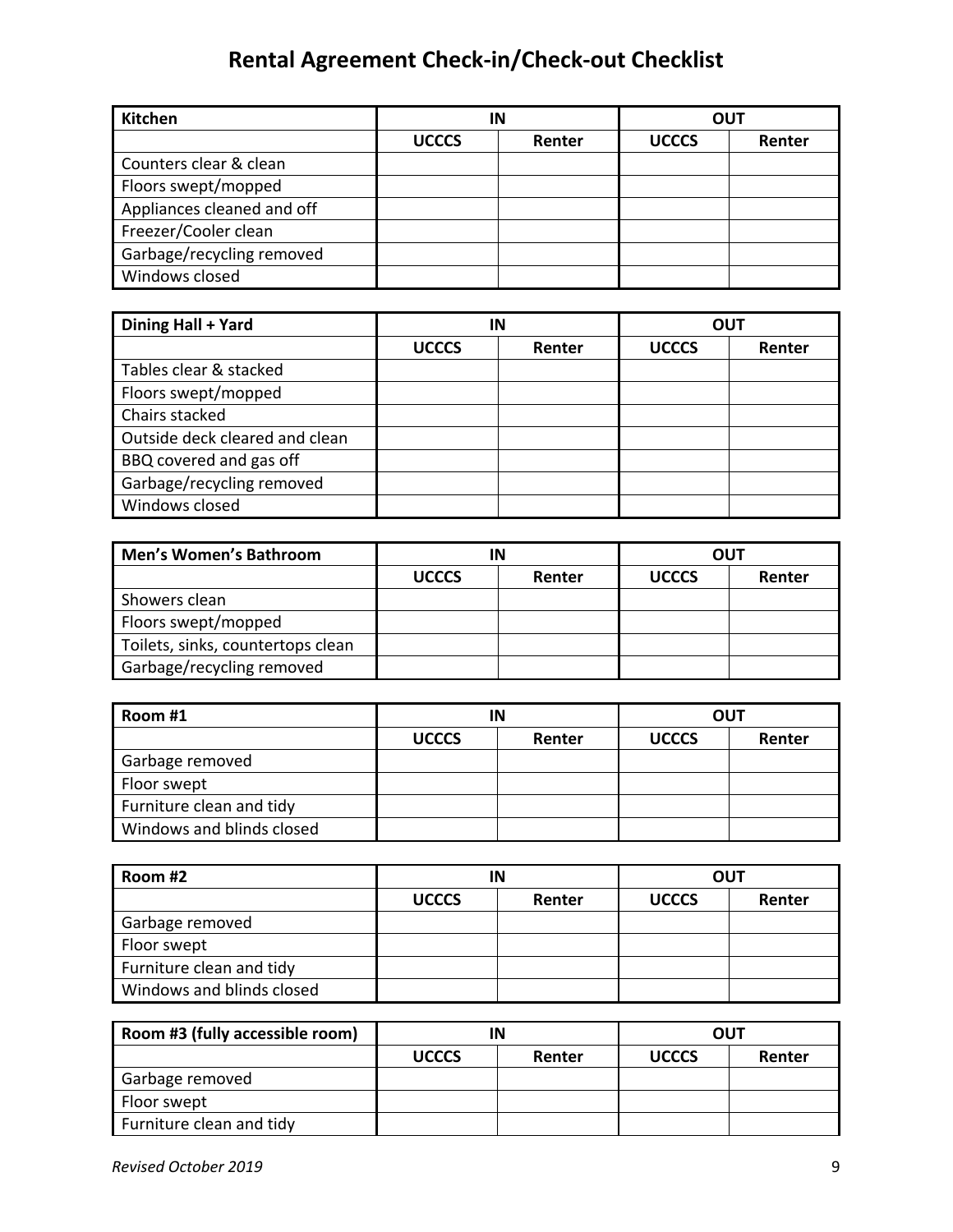|  | $\cdots$<br>W<br><b>ncnd</b><br>ملمصاما<br>.<br><b>IQUMc</b><br>ciosed<br>ann<br>-olings- |  |  |  |  |
|--|-------------------------------------------------------------------------------------------|--|--|--|--|
|--|-------------------------------------------------------------------------------------------|--|--|--|--|

| Room #4                   | ΙN           |        | <b>OUT</b>   |        |
|---------------------------|--------------|--------|--------------|--------|
|                           | <b>UCCCS</b> | Renter | <b>UCCCS</b> | Renter |
| Garbage removed           |              |        |              |        |
| Floor swept               |              |        |              |        |
| Furniture clean and tidy  |              |        |              |        |
| Windows and blinds closed |              |        |              |        |

| Room #5                   | ΙN           |        |              | <b>OUT</b> |
|---------------------------|--------------|--------|--------------|------------|
|                           | <b>UCCCS</b> | Renter | <b>UCCCS</b> | Renter     |
| Garbage removed           |              |        |              |            |
| Floor swept               |              |        |              |            |
| Furniture clean and tidy  |              |        |              |            |
| Windows and blinds closed |              |        |              |            |

| Room #6                   | ΙN           |        |              | <b>OUT</b> |
|---------------------------|--------------|--------|--------------|------------|
|                           | <b>UCCCS</b> | Renter | <b>UCCCS</b> | Renter     |
| Garbage removed           |              |        |              |            |
| Floor swept               |              |        |              |            |
| Furniture clean and tidy  |              |        |              |            |
| Windows and blinds closed |              |        |              |            |

| Room #7                   | ΙN           |        | <b>OUT</b>   |        |
|---------------------------|--------------|--------|--------------|--------|
|                           | <b>UCCCS</b> | Renter | <b>UCCCS</b> | Renter |
| Garbage removed           |              |        |              |        |
| Floor swept               |              |        |              |        |
| Furniture clean and tidy  |              |        |              |        |
| Windows and blinds closed |              |        |              |        |

| Room #8                   | ΙN           |        | <b>OUT</b>   |        |
|---------------------------|--------------|--------|--------------|--------|
|                           | <b>UCCCS</b> | Renter | <b>UCCCS</b> | Renter |
| Garbage removed           |              |        |              |        |
| Floor swept               |              |        |              |        |
| Furniture clean and tidy  |              |        |              |        |
| Windows and blinds closed |              |        |              |        |

| Room #9                   | ΙN           |        | <b>OUT</b>   |        |
|---------------------------|--------------|--------|--------------|--------|
|                           | <b>UCCCS</b> | Renter | <b>UCCCS</b> | Renter |
| Garbage removed           |              |        |              |        |
| Floor swept               |              |        |              |        |
| Furniture clean and tidy  |              |        |              |        |
| Windows and blinds closed |              |        |              |        |